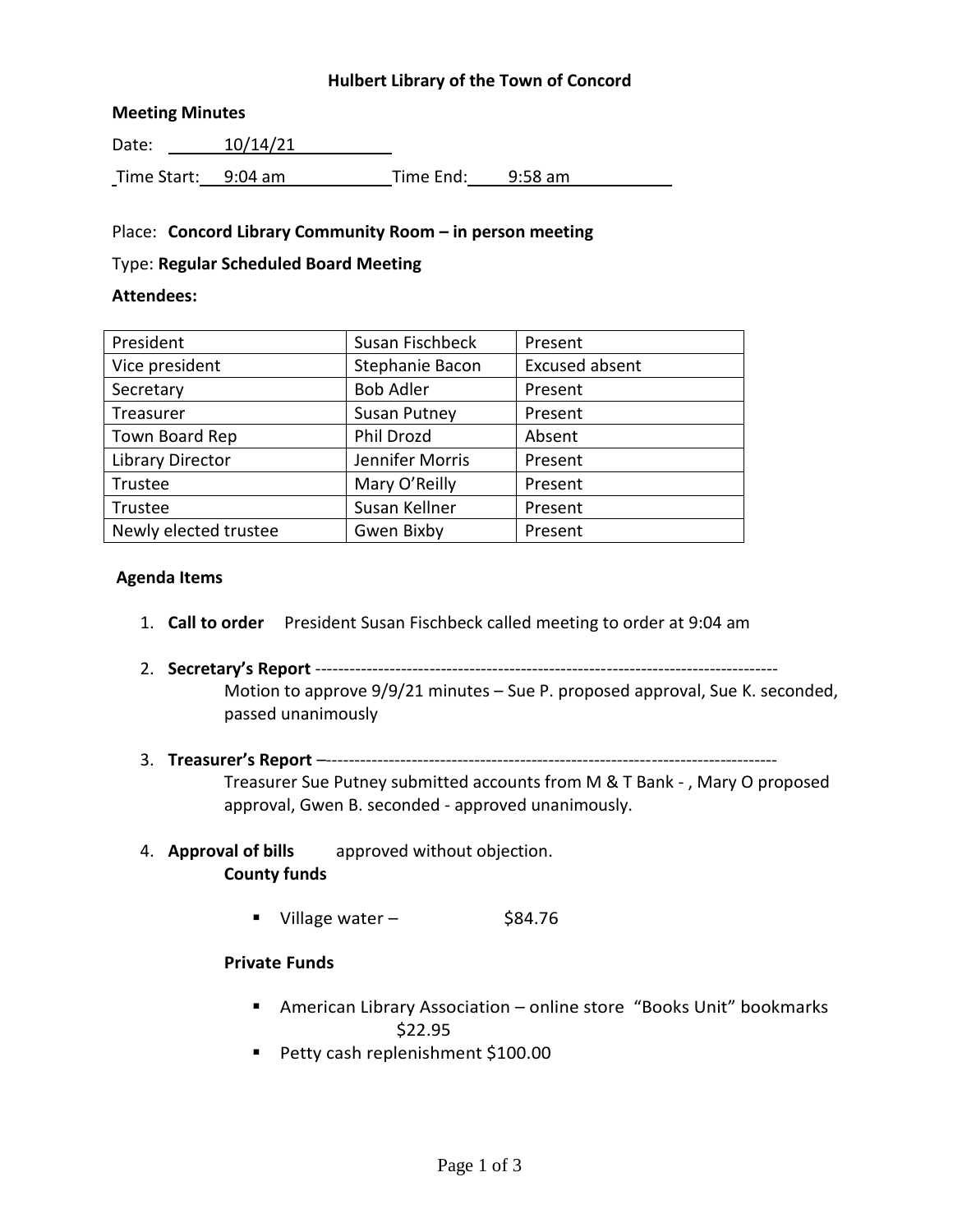## **5. Town Board Report --------------------------------------------------------------------------------**

Phil Drozd reported that

- Town of Concord is in budget negotiations
- Parking lot resurfacing is part of the preliminary budget subject to examination
- Construction aid projects for building improvements need to be made a year In advance for inclusion in budget both Erie County (NYS) grants and local funding
- All proposed construction projects of significance need to be brought to the Concord Town board to be included in insurance updating and approvals
- Relamping with efficient LED lights needs to be readdressed to see who would be responsible for putting it into their budgets
- Ken Stone, BECPL CFO is a resource to be consulted with building improvements, upgrades and ways of funding them.
- Meet with caretaker, Bob Adler to go through maintenace/upgrades
- Sue F. suggested that future plans look toward including outdoor programming spaces

## **6. Correspondence ------------------------------------------------------------------------------------**

Acknowledgement letters to Village of Springville office staff, Ashley Lowry, Beth and David Ashe for garage sale proceeds, Timothy and Sandra Czerwinski in memory of John and Janet Baldwin – see agenda

# **7. Library Director's Report**

- Director's Report attached
- Discussed ideas for future programming hiring HS students and others to provide intergenerational technology program for community elders (how to use ipads, computers, phones, etc.)
- Visited the idea of starting a Friends of the Library group supporting library through volunteer efforts.

## 8. **Old Business** –

President Sue F. suggested we recirculate our planning process documents to all staff members for review and updating for next meeting Revisited HVAC Covid MERV filter possible furnace upgrades – Jennifer to ask Tom Randall about upgrading.

## **9. New Business**

Trustee training – one possible resource is Mid-Hudson Library System bookclub for Trustee Handbook.

Need to vote on renewing board members before year's end

## **10.** Next meeting date and time: **November 18, 2021 at 9 am**

11. Adjournment – Meeting was adjourned at 9:58 am